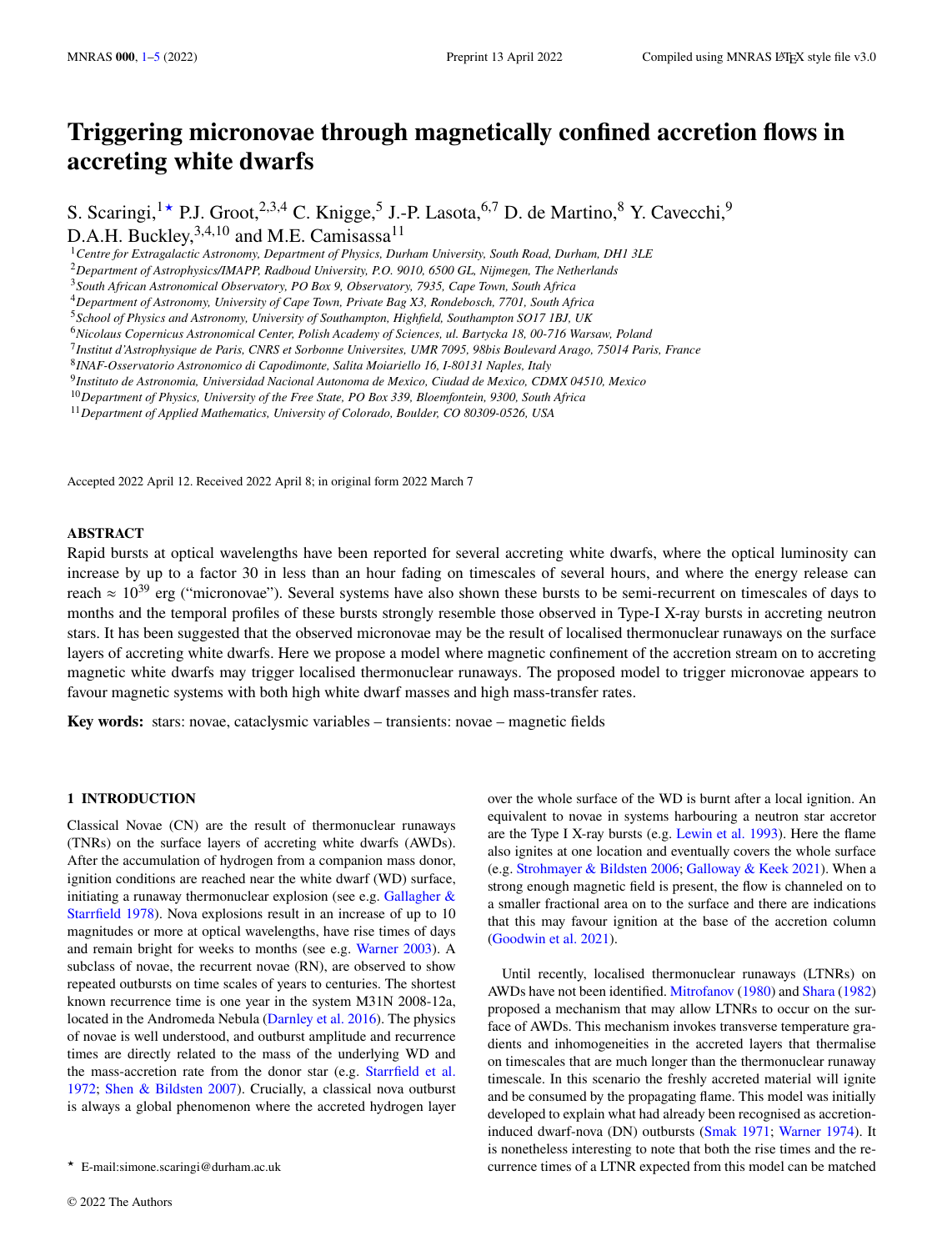to those observed in DN outbursts of about 1 day and several weeks respectively. [Orio & Shaviv](#page-4-13) [\(1993\)](#page-4-13) later revised this model through numerical calculations to include the effects of mass-accretion and importantly the effects of meridional vs. radial energy transport. Extending the analytical model of [Shara](#page-4-10) [\(1982\)](#page-4-10) to include these effects, [Orio & Shaviv](#page-4-13) [\(1993\)](#page-4-13) demonstrate that conditions for triggering LTNRs are possible through temperature inhomogeneities, and are more likely to occur in systems accreting at high rates and on higher mass WDs. This would give rise to a non-spherical TNR, possibly explaining the observed asymmetries in some nova shells (see also [Livio](#page-4-14) [1995\)](#page-4-14). Importantly they do not explicitly confirm the presence of non-spreading LTNR ("volcanoes") that were speculated to exist by [Shara](#page-4-10) [\(1982\)](#page-4-10).

Despite the lack of convincing observational evidence on the existence of LTNRs in AWDs, puzzling short-lived high-amplitude variations have been observed in a number of AWDs, most notably in the magnetic system TV Columbae (TV Col: [Schwarz et al.](#page-4-15) [1988;](#page-4-15) [Hellier](#page-4-16) [1993\)](#page-4-16). High ionization helium and nitrogen lines were observed to strengthen during these fast bursts and outflow velocities greater than 3500 km s<sup> $-1$ </sup> were observed during peak luminosity when P-Cygni profiles developed in UV spectral lines [\(Szkody &](#page-4-17) [Mateo](#page-4-17) [1984\)](#page-4-17). At that time no clear explanation was found for such fast variability as well as the outflowing velocities.

The Transiting Exoplanet Survey Satellite (*TESS*) has drastically changed the observational status. Its unprecedented monitoring of the optical sky has yielded a number of AWDs where short-duration, fastrise-exponential-decay events lasting a few hours grouped in pairs or triples, and with recurrence times of days to months have been observed. [Scaringi et al.](#page-4-18) [\(2022\)](#page-4-18) noted these events in the systems TV Col, EI UMa and ASASSN-19bh and [Schaefer et al.](#page-4-19) [\(2022\)](#page-4-19) noted similar bursts in the recurrent nova V2487 Oph during quiescence. [Scaringi et al.](#page-4-18) [\(2022\)](#page-4-18) conclude that these bursts are of thermonuclear origin, based on the energetics, the rise-time and the close resemblance to Type I X-ray bursts in accreting neutron stars, referring to them as *micronovae*. [Schaefer et al.](#page-4-19) [\(2022\)](#page-4-19) instead come to the conclusion that the bursts are caused by magnetic reconnection events in the accretion disc possibly due to an extremely active companion.

Here we elaborate and expand in more detail on the possible thermonuclear origin of these fast bursts in AWDs which may give rise to micronovae events as proposed in [Scaringi et al.](#page-4-18) [\(2022\)](#page-4-18). In Section [2](#page-1-0) we introduce a model where the surface magnetic fields of AWDs may confine the flow of accreted material on to the WD surface and allow the pressure at the base of the accretion column to reach the critical pressures required to initiate localised TNRs. Section [3](#page-3-0) discusses some possible limitations to the model and discusses our results in light of the observations of [Scaringi et al.](#page-4-18) [\(2022\)](#page-4-18) and [Schaefer et al.](#page-4-19) [\(2022\)](#page-4-19).

#### <span id="page-1-0"></span>**2 MAGNETICALLY CONFINED ACCRETION**

The model we propose allows an accretion column on the magnetic poles of AWDs to be confined by the WD magnetic field and to grow in mass over time. As this happens the pressure exerted on to the WD due to the column's weight causes the column base to sink to larger depths. If this magnetic confinement can hold until the pressure at the base of the accreted column reaches  $P_{\text{crit}} \approx 10^{18} \text{ dyn cm}^{-2}$ , a TNR may start (e.g. [Bode & Evans](#page-4-20) [2008;](#page-4-20) [José et al.](#page-4-21) [2020\)](#page-4-21). The ignition burns through most of the overlaying accumulated mass in the column. The process can repeat every time the pressure at the column's base reaches the required pressure to drive a TNR.

In magnetic AWDs with surface magnetic field strengths of  $B \approx$ 

 $10^6$  G to  $10^7$  G, the accretion flow impacts on the WD magnetic poles and remains confined by the magnetic pressure  $P_B = \frac{B^2}{8\pi}$ . This only happens if the ratio

$$
\beta = \frac{P_{\text{gas}}}{P_B},\tag{1}
$$

where  $P_{\text{gas}}$  is the gas pressure of the magnetically confined material, does not exceed a critical  $\beta_{\text{crit}}$ . In general, for magnetically channelled accretion on to WDs,  $P_{\text{gas}}$  is substantially lower than  $P_{\text{B}}$ . As the weight of the column grows over time the pressure at the base of the magnetically confined column ( $P_{\text{base}}$ ) also grows, and the column pressure being exerted radially downwards can translate azimuthally and begin exerting pressure on to the magnetically confined boundary. In this limit the requirement for material in the accretion column to remain confined becomes

$$
\beta = \frac{P_{\text{base}}}{P_B} < \beta_{\text{crit}}.\tag{2}
$$

If  $\beta > \beta_{\text{crit}}$  then the column pressure substantially distorts the magnetic field lines, and the accretion column may spread on to the WD surface.

Given a net positive mass-accretion rate, into the magnetically confined accretion column,  $\dot{M}_{\rm acc}$  (which takes into account any mass leakage from the column itself), the column mass grows with time  $t$ such that

$$
M_{\rm col}(t) = \dot{M}_{\rm acc}t.\tag{3}
$$

Assuming an accretion column with a circular footprint area of radius  $R_{\rm col}$ , the fractional impact area on to the WD surface can be defined as

$$
f = \left(\frac{R_{\rm col}}{2R_{\rm WD}}\right)^2,\tag{4}
$$

where  $R_{WD}$  is the WD radius. Using this definition, the pressure exerted at the base of the accretion column will grow such that

<span id="page-1-2"></span>
$$
P_{\text{base}}(t) = \frac{GM_{\text{WD}}M_{\text{col}}(t)}{4\pi f R_{\text{WD}}^4},\tag{5}
$$

where  $M_{WD}$  is the WD mass and G the gravitational constant. Over time the column mass will grow, and numerical magneto-hydrostatic results [\(Hameury & Lasota](#page-4-22) [1985\)](#page-4-22) have shown that the accretion column will remain confined by the magnetic pressure  $P_B$  as long as

<span id="page-1-1"></span>
$$
\beta(t) = \frac{P_{\text{base}}(t)}{P_B} < \beta_{\text{crit}} \tag{6}
$$

where

$$
\beta_{\rm crit} \approx 7\alpha^2 \tag{7}
$$

and

$$
\alpha = \frac{R_{\rm col}}{h},\tag{8}
$$

with  $h$  being the height of the accumulated material in the column (see [Hameury & Lasota](#page-4-22) [1985\)](#page-4-22). If  $M_{\text{col}}(t)$  is able to become large enough such that the column pressure is equal to or larger than  $P_{\text{crit}} \approx 10^{18} \text{ dyn cm}^{-2}$  (e.g. [José et al.](#page-4-21) [2020;](#page-4-21) [Yaron et al.](#page-4-23) [2005\)](#page-4-23) while remaining magnetically confined (Eq. [6\)](#page-1-1), then it is reasonable that a TNR may start. When this happens, the TNR, while heating up, may expand along the path of least resistance which in this case is along the lower pressure magnetically confined column material above it, eventually escaping from the WD surface, and burning most of the column mass  $M_{\text{col}}(t)$  in the process. It may also happen that the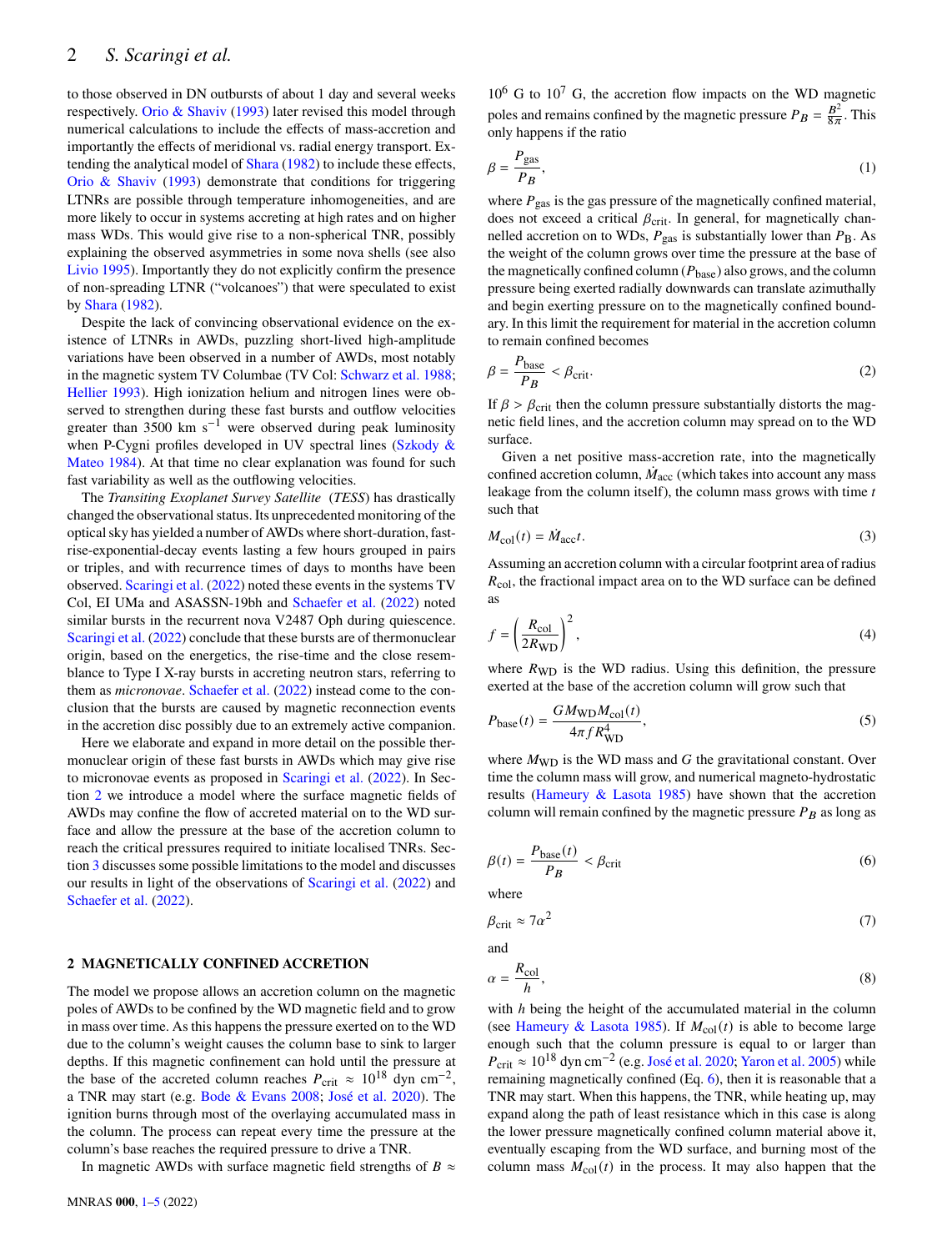

**Figure 1.** Left-panel: Range of column masses ( $M_{col}$ ) required to reach  $P_{base} \approx P_{crit} \approx 10^{18}$  dyn cm<sup>-2</sup>. The plot has been computed with a range of WD masses as indicated by the dashed lines. Right-panel: Constraint on keeping the accretion column magnetically confined up to  $P_{crit} = 10^{18}$  dyn cm<sup>-2</sup>. Gray shaded region shows regions where the column pressure will be too high and break the magnetic confinement.

radiation pressure or turbulent dynamics in the column generated by the hot TNR will break the magnetic confinement, in which case the column material could spread on to the WD surface as it is being ignited. Nonetheless, after the localised TNR takes place, the process of accumulating mass in a magnetically confined accretion column will restart, and another micronova will then be observed with a recurrence time of

<span id="page-2-1"></span>
$$
t_{\rm rec} = \frac{M_{\rm col}}{\dot{M}_{\rm acc}}.\tag{9}
$$

The left panel Fig. [1](#page-2-0) shows the column mass required to reach  $P_{\text{base}} \approx$  $P_{\text{crit}} \approx 10^{18}$  dyn cm<sup>-2</sup> as a function of fractional accretion area for AWDs with masses in the range  $0.6M_{\odot}$  up to  $1.4M_{\odot}$ . In making the figure we used a mass-radius relation to determine the WD radius [\(Nauenberg](#page-4-24) [1972\)](#page-4-24), and used Eq. [5](#page-1-2) to compute  $P_{base}$ . The right panel of Fig. [1](#page-2-0) shows the minimum  $\alpha$  required to maintain the accretion column magnetically confined at least until  $P_{\text{crit}} = 10^{18}$  dyn cm <sup>-2</sup> is reached. Both panels show that the magnetic confinement expected from magnetic AWDs ( $B > 10^6$  G) should be enough to build enough pressures at the bases of accretion columns to initiate localised TNRs.

Assuming the material being burned during micronovae is freshly accreted hydrogen from the companion donor star, the CNO cycle flash will yield  $\approx 10^{16}$  erg g<sup>-1</sup> (e.g. [Starrfield](#page-4-25) [1971;](#page-4-25) [Starrfield et al.](#page-4-3) [1972,](#page-4-3) [1976\)](#page-4-26), and we can adopt this value to convert the radiated energy during micronovae into equivalent column masses  $M_{\text{col}}$ . Micronovae have been observed to release between  $10^{38}$  erg up to  $10^{39}$ erg [\(Scaringi et al.](#page-4-18) [2022;](#page-4-18) [Schaefer et al.](#page-4-19) [2022\)](#page-4-19),  $\approx 10^6$  times less than the energies released in classical novae (thus the term micronova describing these events). This then translates to column masses in the range  $5 \times 10^{-12} M_{\odot} < M_{\text{col}} < 5 \times 10^{-11} M_{\odot}$ . For AWDs with  $M_{\text{WD}} \approx 0.8 M_{\odot}$  (typical for AWDs: [Zorotovic et al.](#page-4-27) [2011;](#page-4-27) [Pala et al.](#page-4-28) [2022\)](#page-4-28) the corresponding fractional accretion area required by the model would then be  $f \approx 10^{-6}$ . Although this value is low when <span id="page-2-0"></span>compared to those inferred from X-ray observations of other magnetic AWDs [\(Hellier](#page-4-29) [1997;](#page-4-29) [Lopes de Oliveira & Mukai](#page-4-30) [2019\)](#page-4-30), it is still allowed by models of magnetically channeled accretion flows where material precipitates on to the polar cap in discrete filaments [\(King](#page-4-31) [1995;](#page-4-31) [Frank et al.](#page-4-32) [2002\)](#page-4-32). However AWDs with masses of  $M_{\text{WD}} \approx 1.3 M_{\odot}$  are able to achieve the required pressures with accretion fractional areas of  $f \approx 10^{-4}$ , increasing to  $f > 10^{-3}$  for WDs approaching the Chandrasekhar limit. These inferred accretion fractional areas are consistent with those observed with at least one of the systems displaying micronovae (TV Col: [Lopes de Oliveira & Mukai](#page-4-30) [2019\)](#page-4-30). However, the large mass required to achieve  $f \approx 10^{-4}$  in TV Col appears inconsistent with that inferred from X-ray observations of 0.74 $M_{\odot}$  [\(Lopes de Oliveira & Mukai](#page-4-30) [2019\)](#page-4-30). It is interesting to further note that typical mass-transfer rates of  $\dot{M}_{\rm acc} = 10^{-10} M_{\odot} \text{yr}^{-1}$  for AWDs will achieve  $P_{base} = P_{crit}$  with a recurrence time of  $t_{rec} \approx 100$ days. The energy release and recurrence times match the observations of micronova in [Scaringi et al.](#page-4-18) [\(2022\)](#page-4-18). On the other hand, a mass-accretion rate of  $\dot{M}_{\text{acc}} = 10^{-8} M_{\odot} \text{yr}^{-1}$  will yield  $t_{\text{rec}} \approx 1$  day, which also qualitatively matches the observations of the RN V2487 Oph [\(Schaefer et al.](#page-4-19) [2022\)](#page-4-19).

There is perhaps a further mechanism which may allow some of the accreted material to reach  $P_{crit}$  with wider accretion fractional areas  $f$  (and/or alternatively shorter timescales than Eq.  $(9)$ ). If as the column mass grows over time the density at the base of the column becomes comparable to or higher than that of the underlying WD, then this configuration may lead to a Rayleigh–Taylor instability. If and when this happens, freshly accreted column material may be brought at deeper depths reaching  $P_{crit}$  and triggering a micronova. This process may also lead to partial burning of the accreted fuel, which would then completely burn in sets of smaller bursts as observed in TV Col or EI Uma. Whether high enough column densities can be reached to surpass those of the underlying WD will depend crucially on column temperature profile. This in turn will depend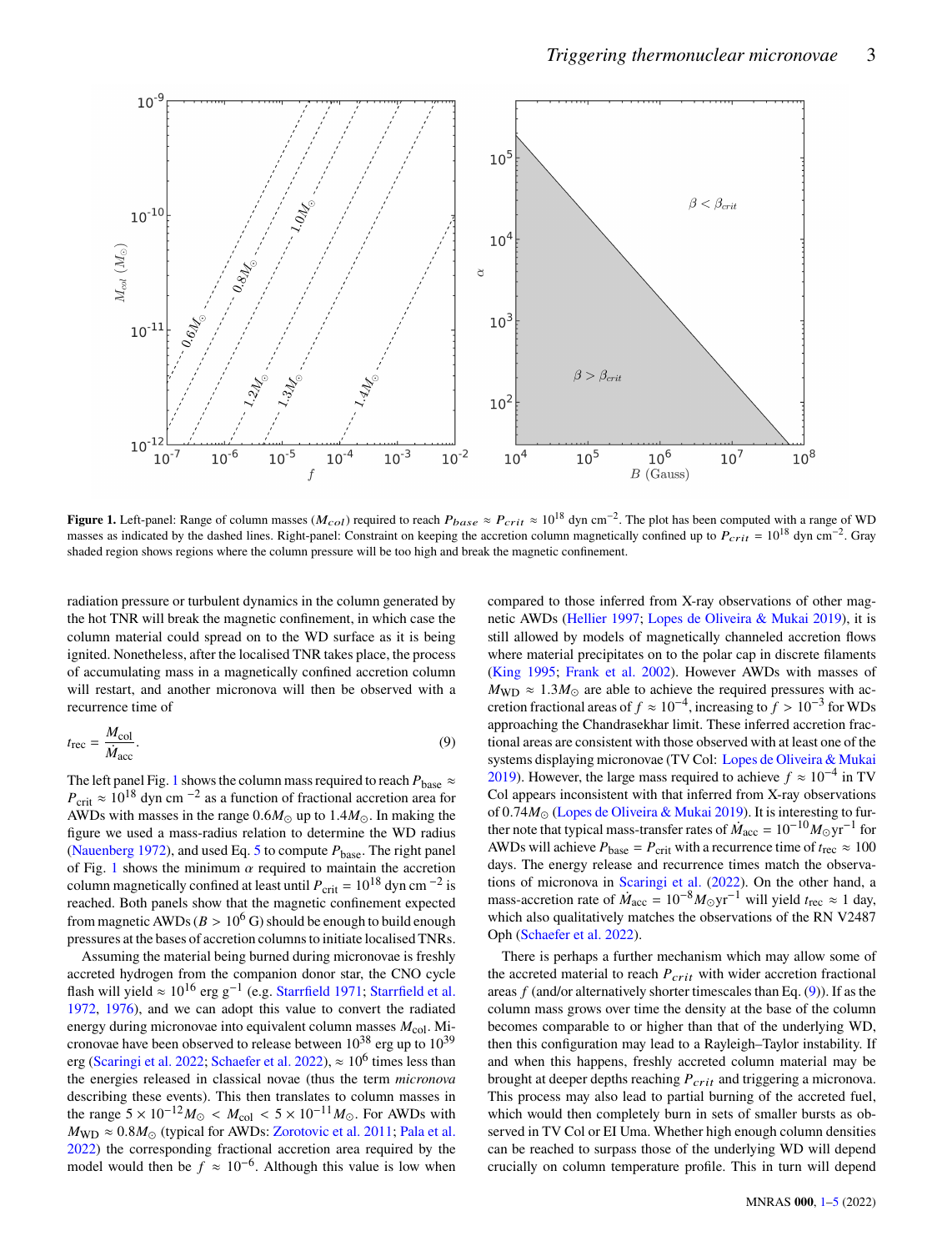on the conduction, dissipation from the column walls, and accretion rate, all of which seem to favour high accretion rates to maintain higher column temperatures. Whether the conditions for the instability are reached (i.e. a significant density gradient between the column base and the underlying WD and up to what depth the instability will develop) should be assessed by magneto-hydrodynamic numerical calculations.

#### <span id="page-3-0"></span>**3 DISCUSSION AND CONCLUSION**

Although the model described in Section [2](#page-1-0) shows that localised TNRs are possible if the flow of material can remain magnetically confined, it is important to comment on some of its limitations. First the model assumes that the WD magnetic field lines are solidly anchored at the bottom of the accretion column. This in turn provides the magnetic confinement required for the column to grow in mass over time. Because the exterior layers of WDs are not solid, it is possible that some lateral spreading of the column material on to the surface does occur. In particular, some of the various magnetised plasma instabilities might be at play. We specifically refer to  $\dot{M}_{\rm acc}$ as the *net* column mass-accretion rate, which does not necessarily have to be the same as the mass-accretion rate from the disc on to the WD. This is because some of the material may experience either lateral spreading or be accreted outside of the magnetically confined column (or both). In this case we would still expect micronovae to occur, but with longer recurrence times than those computed in Section [2.](#page-1-0) Also important to address are the effects of the column settling into the WD, because this may decrease the column mass. If the settling time scale is faster than what can be accreted through  $\dot{M}_{\text{acc}}$ , then a micronova may be inhibited because the column does not grow in mass over time. Given this consideration the model thus appears to favour systems with mass-accretion rates that are higher than the settling time scale of AWDs. Further modelling to include the effects of settling will us allow to determine whether this is the case.

The depth where a magnetically confined TNR occurs may determine how much radiation and its associated wavelength from the TNR escapes to reach observers. Deeper TNRs may yield fainter and redder micronovae than those occurring closer to the WD surface. In this respect it is important to note that higher-mass WDs achieve  $P_{\text{base}} \approx P_{\text{crit}}$  closer to their surfaces than lower-mass WDs. Thus higher-mass WDs not only provide more reasonable accretion fractional areas, but may also allow more radiation to escape because the TNR occurs at shallower depths. The model in Section [2](#page-1-0) also appears to disfavour magnetic AWDs with relatively low surface magnetic field strengths ( $B < 10<sup>6</sup>G$ ) since these systems require columns that are extremely short and wide with  $\alpha > 10^4$  to be able to confine the column magnetically (see Fig. [1,](#page-2-0) right panel).

One may ask why the micronovae do not ignite the whole WD outer layer leading to a classical nova explosion. If, following the trigger of a localised TNR, the hot fluid is ejected following the magnetically confined boundary, the heat may be dissipated outside of the WD. Depending on the surface composition of the WD, the temperature reached by the outer layers may also be too low to trigger unstable burning. Observations of TV Col, for example, during one of its micronova events show clear evidence of fast outflows only during the peak of the bursts [\(Szkody & Mateo](#page-4-17) [1984\)](#page-4-17), suggesting the ejection of material is driven by the micronovae themselves. If this material is part of the burning column material, this would act as a substantial sink of heat.

Finally, it is important to comment on the reasons why some mag-

netic AWDs appear to display micronovae while some do not, and why at least one system displays both classical novae and micronovae. Following the simple model in Section [2,](#page-1-0) the requirement to trigger a micronova is that  $P_{\text{base}} \approx P_{\text{crit}}$ , and this is achieved with small accretion fractional areas for lower-mass WDs in order to explain the observed energies released. It is thus possible that AWDs displaying micronovae have large WD masses. This would provide reasonable accretion surface areas consistent with observations. However the WD masses required to obtain reasonable accretion surface areas appear higher than those inferred from X-ray observations [\(Lopes](#page-4-30) [de Oliveira & Mukai](#page-4-30) [2019\)](#page-4-30). In some systems it may further be that the combination of mass-transfer rate, surface magnetic field, WD spin, and spin-to-orbit alignment provides unfavorable conditions to achieve  $P_{\text{base}} \approx P_{\text{crit}}$  within  $t_{\text{rec}}$  as defined in Eq. [9.](#page-2-1) This situation can also be further complicated if the impact area of the magnetically confined accretion flow varies over time. For example, the high mass-transfer rate system V2487 Oph could accrete outside of its magnetically confined region for most of the time, either because of changes in mass-accretion rate or other factors relating to where material latches on to the magnetic field lines. In this case fresh material would spread on to the WD and accumulate mass in preparation for the next global nova eruption. If and when material is able to remain magnetically confined to a small enough fractional area for at least  $t_{\text{rec}}$  then we may observe micronovae.

Among the four AWDs confirmed so far to display micronovae, two (EI UMa and TV Col) belong to the magnetic class of intermediate polars (IPs: [Thorstensen](#page-4-33) [1986;](#page-4-33) [Hellier & Buckley](#page-4-34) [1993\)](#page-4-34). V2487 Oph has been suggested to harbour a magnetic AWD although no coherent pulsations have been detected so far [\(Hernanz & Sala](#page-4-35) [2002\)](#page-4-35), while ASASSN-19bh is a recently identified system with a suspected magnetic WD accretor [\(Scaringi et al.](#page-4-18) [2022\)](#page-4-18). The orbital periods of EI UMa (6.4 h) and TV Col (5.5 h) are long and V2487 Oph is a recurrent nova with a likely orbital period of 1.2 d [\(Schaefer](#page-4-19) [et al.](#page-4-19) [2022\)](#page-4-19), which all point to high mass-accretion rate systems. Therefore magnetically confined TNRs in these AWDs appear to be a feasible mechanism. Furthermore, the RN V2487 Oph is expected to harbour a high-mass WD and a high-mass accretor has also been considered to explain the detected large positive superhumps in TV Col [\(Retter et al.](#page-4-36) [2003\)](#page-4-36), and by extension those detected in EI Uma [\(Scaringi et al.](#page-4-18) [2022\)](#page-4-18). We have also found reports in the literature of two further systems that appear to have displayed a micronova in the past. The IP V1223 Sgr (orbital period of 6.4 h) has been observed to display a single burst lasting several hours [\(Van Amerongen &](#page-4-37) [van Paradijs](#page-4-37) [1989\)](#page-4-37), while three bursts each lasting less than a day with a recurrence of about 60d have been observed in the IP DW Cnc (orbital period of 86.1 m) during a high accretion state [\(Duffy](#page-4-38) [et al.](#page-4-38) [2022\)](#page-4-38). The model presented in Section [2](#page-1-0) requires relatively small accretion fractional areas on to the AWD, as well as relatively high mass-accretion rates and WD masses. Future observations of the systems mentioned here, especially in between successive micronova events (and specifically at X-ray wavelengths) will allow us to further test these expectations.

While different mechanisms explaining the rapid bursts have been proposed [\(Schaefer et al.](#page-4-19) [2022;](#page-4-19) [Shara](#page-4-10) [1982\)](#page-4-10), a quantitative model has not yet been developed. The model presented here has the potential to explain both the observed burst energies and recurrence timescales. Detailed time dependent magneto-hydrodynamic simulations of accretion columns in magnetic AWDs are required to further test the model presented here as a mechanism to trigger micronovae. Further multi-wavelength and long-term monitoring of micronovae will also be crucial in testing the model and in identifying the true origin of micronovae.